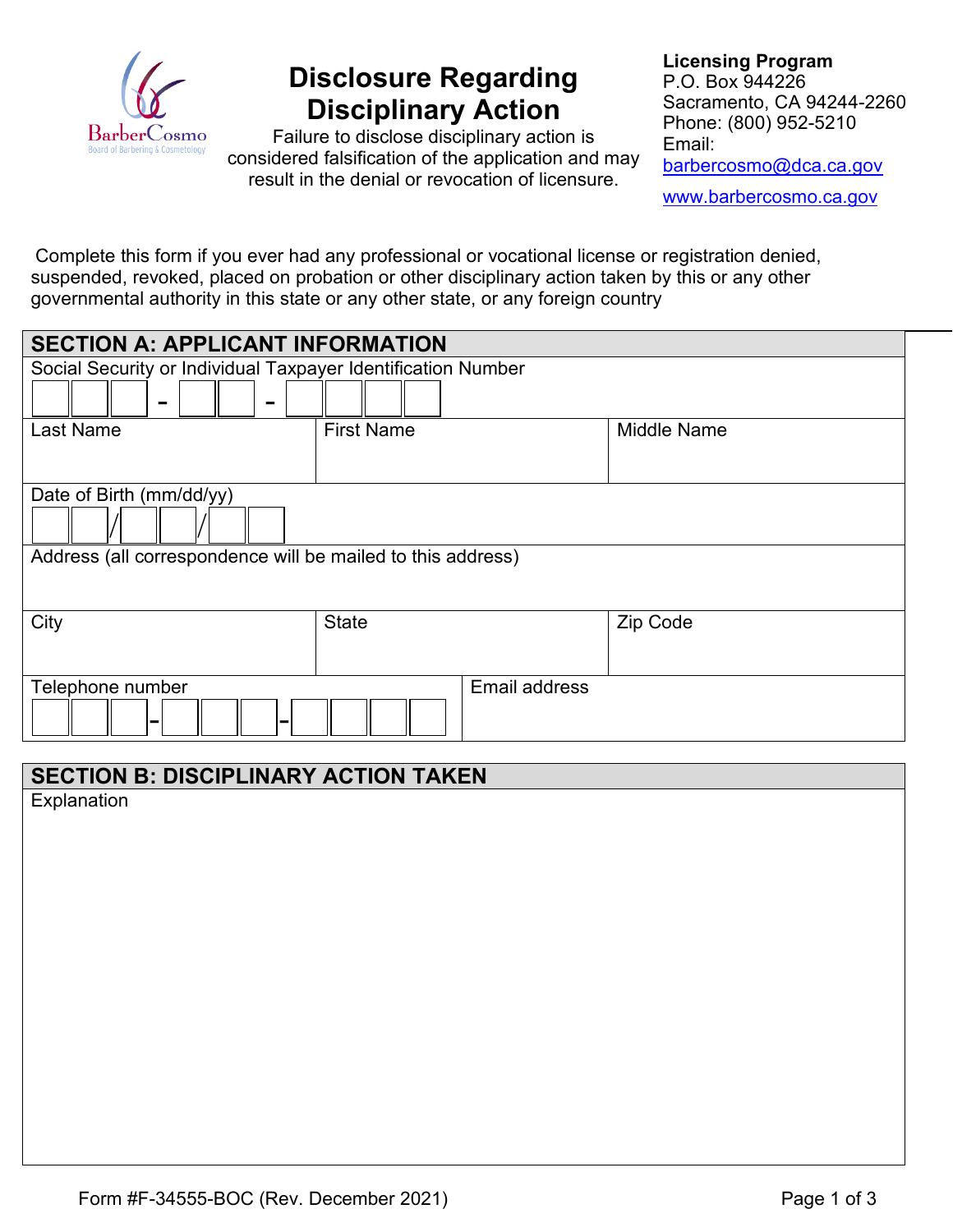| <b>SECTION B: Disciplinary Action Taken, continued</b>    |                 |             |                    |  |  |
|-----------------------------------------------------------|-----------------|-------------|--------------------|--|--|
| <b>Action Taken</b>                                       |                 |             |                    |  |  |
| State/County/Foreign<br>Country where action was<br>taken | Type of License | License No. | <b>Action Date</b> |  |  |

**Also include a copy of the administrative action, and if applicable, copies of arrest records, court documents, verification of restitution received by the court, and verification of successful completion of probation.** 

# **SECTION C: APPLICANT CERTIFICATION**

*I certify under penalty of perjury under the laws of the State of California that all statements furnished in connection with this form are true and accurate to the best of my knowledge.*

| $\sim$<br>-<br>. | រເເ |
|------------------|-----|
|                  |     |